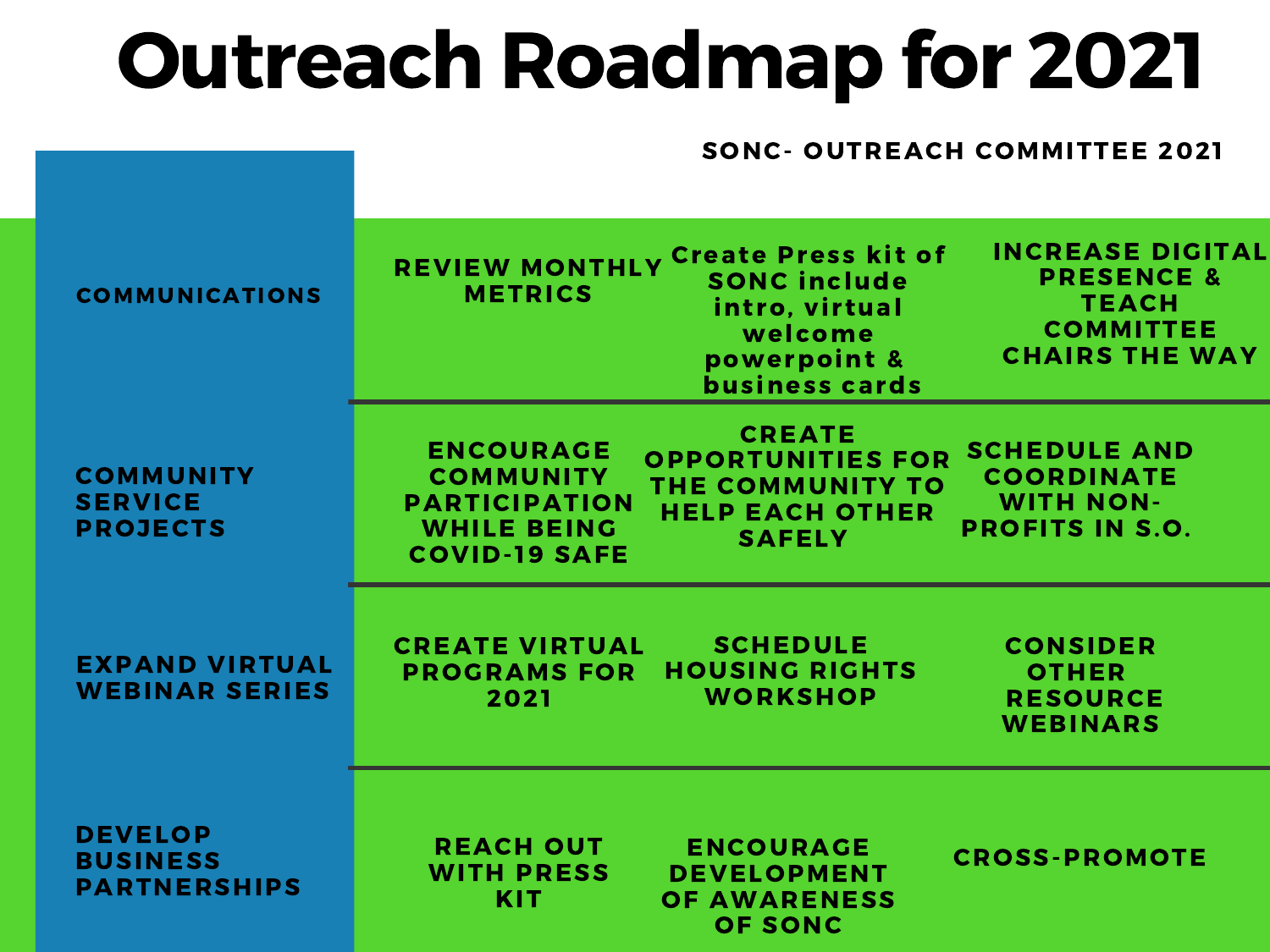# Outreach Roadmap for 2021

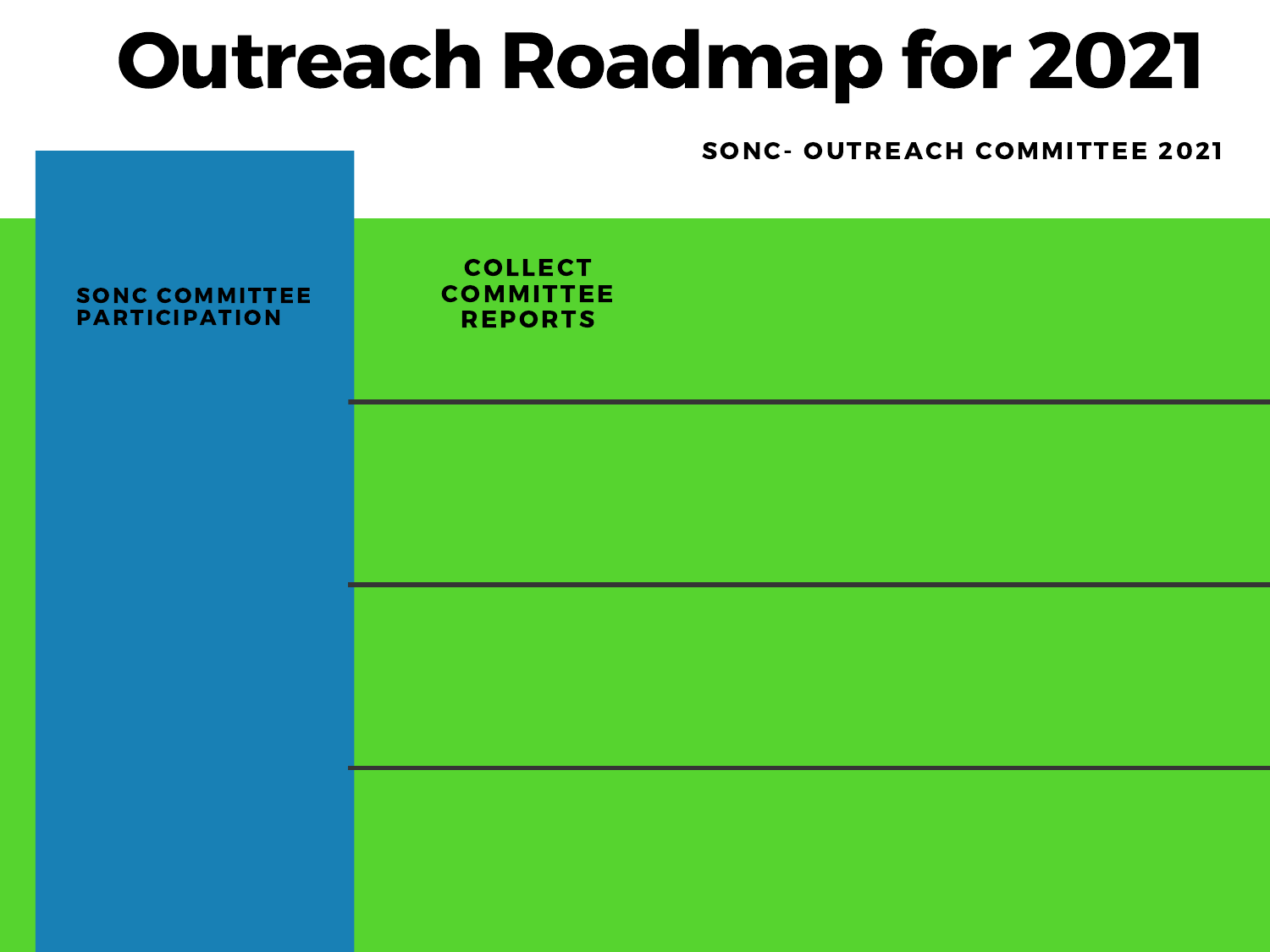# Goals

#### SONC- OUTREACH COMMITTEE 2021

- . Build a community for everyone
- Increase outreach's effectiveness
- Raise awareness of the Neighborhood Council system and the Sherman Oaks Neighborhood Council
- Make a larger impact on the Sherman **Oaks community**
- Develop opportunities for stakeholders to get involved and stay active in the community
- Develop S.O. Business partnerships by way of the S. O. Chamber & BID, amongst others
- Cultivate partnership with CD4 and in efforts to serve the Sherman Oaks community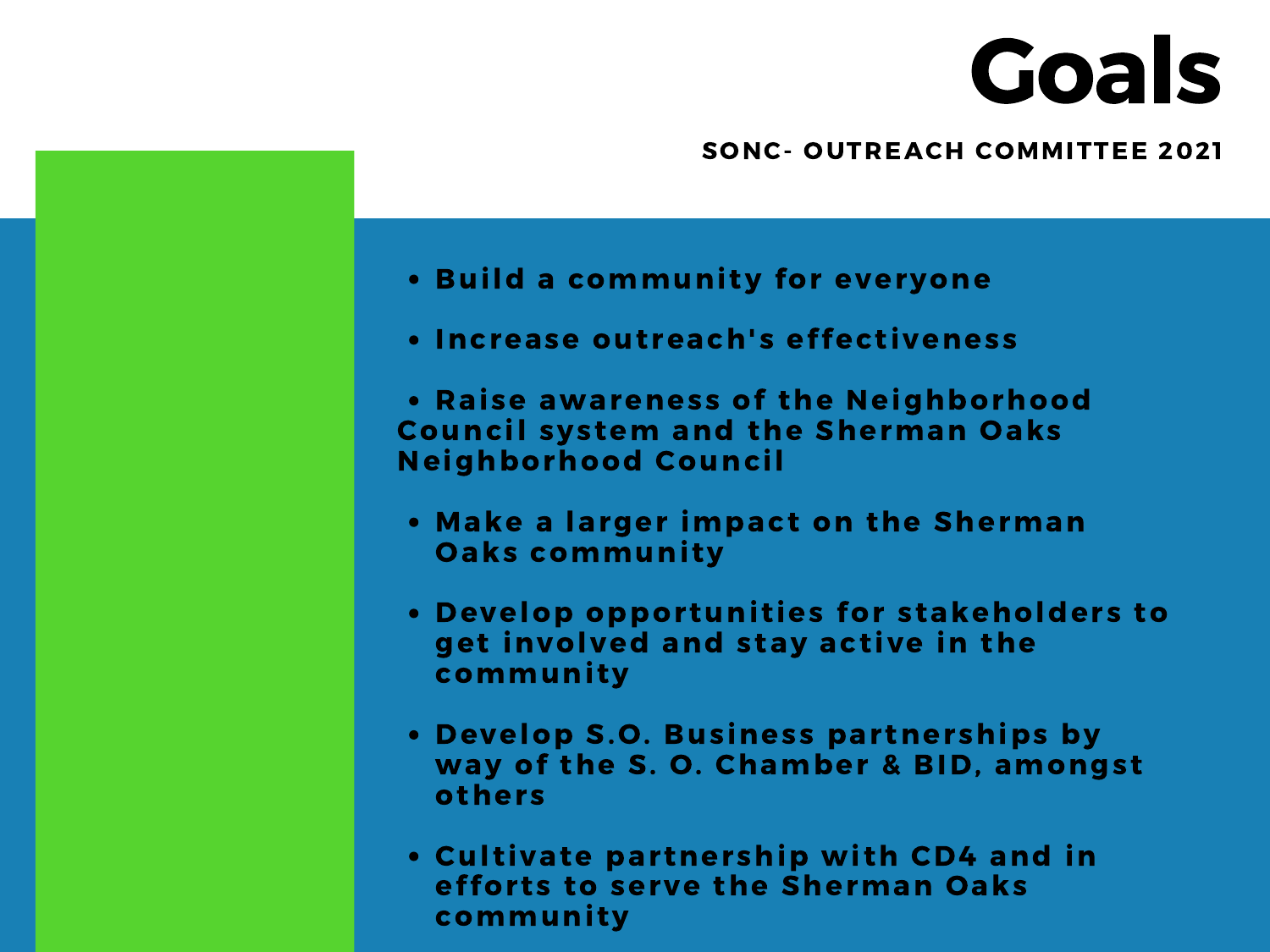### What's in place already?

SONC- OUTREACH COMMITTEE 2021

Communicat ions: Social Media Manager - Sarah Manuel Website - Gil Imber Web Development - Harold Shapiro Newsletter - Sarah Manuel & Harold Shapiro

Working Groups & Project Leads: Identify the who, what, when, how Prepare & report back to committee.

Committee Members & Alternates: You are an integral part of the puzzle You are encouraged to volunteer in working groups or as Project Leads to bring projects to life.

#### Communicate:

Submit to the Newsletter, Social Media Postings, Share SONC information with your neighbors & friends, encourage your neighbors to get connected with SONC.